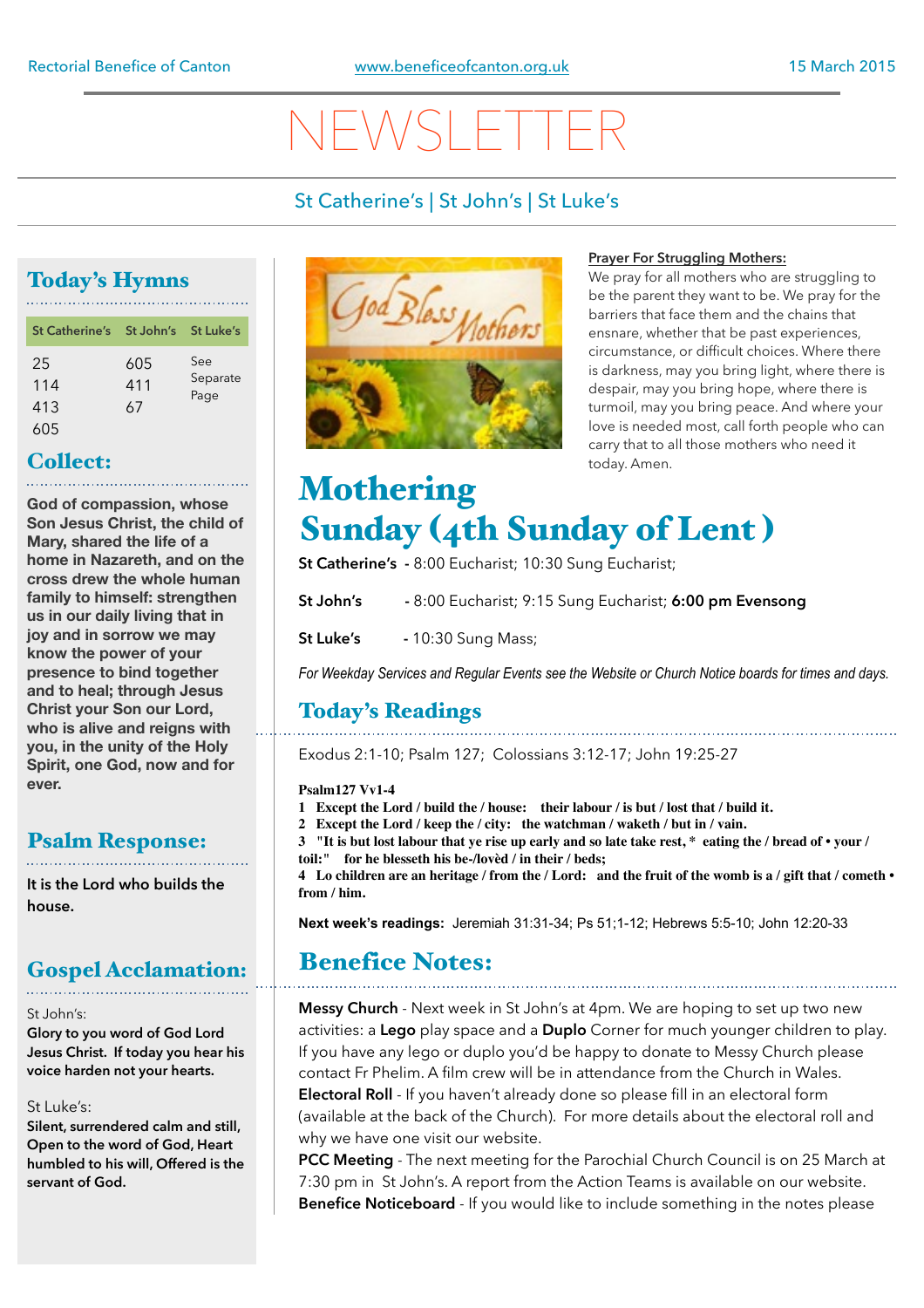### Rectorial Benefice of Canton [www.beneficeofcanton.org.uk](http://www.beneficeofcanton.org.uk) 15 March 2015

send it to [linsaycoolhouse@hotmail.com.](mailto:linsaycoolhouse@hotmail.com) Please try to keep contributions brief as space is often very limited. **Youth Team Initiatives** - The youth team met last week and in the short term will focus on the following priorities: **Battle of the Bands** - this will be a music event for young people from year 9 upwards taking place on a Saturday in July application forms will be available after Easter;

Youth Club - We are launching the youth club on the week beginning 1st June beginning with two nights a week but hoping to move to three in September. We have much of the resources in place yet need a team of adult helpers who will help oversee the activities each evening. More details on this next week but if you could help us please contact Fr Phelim. **Soul Survivor August 2015**- Soul Survivor is a 5 day event for Christian Youth Groups and teenage Christians (aged 12+) in Shepton Mallet. It has a festival atmosphere with lots of activities, camping and worship that is designed for young people. Application forms will be available from next week. More information here [www.soulsurvivor.com](http://www.soulsurvivor.com) and on the website. **May Half Term Sports** - We are hoping to launch a sports/activities club for children to take place during the May half term. It is hoped to be as low cost as possible to allow families struggling financially to participate. However, it won't work without support from parents and leaders. Could you give us a day (or more) during this week? Please contact Fr Phelim. **Churches Together -** After the success of our last joint worship service in St John's, the next Ecumenical service will be on Easter Sunday in Calvary at 6pm. We celebrate 'Our desire for God in the Risen Christ' with others who share this faith. **Holy Week Devotions** - Our holy week devotions and services will include reflections from Fr Mark Clavier, acting principle of St Michael's College.

### St Catherine's Notes:

**Hall Bookings -** To book the Hall please contact Angharad Elias 07989 747026 [hall.stcatherines@gmail.com](mailto:hall.stcatherines@gmail.com)

# St John's Notes:

**Lent Bible Study Group** - Thursdays 7-9 pm in St John's vestry. All are welcome to join this informal time of bible study. **Lent lunches** every Friday at 12 noon during Lent.

**Ty Bronna -** The collection for Ty Bronna this month (March) is Sweets and Chocolate.

**Welsh Camerata plays Bach** - On Friday 20 March at 7.30pm in St John's there'll be a concert of vocal and instrumental music by J S Bach etc. with the Welsh Camerata . Tickets £10 (£8 concessions) available at the door.

### St Luke's Notes:

**Hall Bookings -** To book the Hall please contact Jackie or Haydn Page on 029 2091 3808 [haydnpage@hotmail.co.uk](mailto:haydnpage@hotmail.co.uk) **Women's Group** - David James will give a talk about Queen Victoria on 26 March.

**Recently Departed:** Mayo Atwell, Rose Carpin

### This Week in the Benefice: (Diocesan Prayer / Anglican Prayer Cycle / Events and Services)

- **Sun 15** Cilybebyll: Helen O'Shea (R)
- **Mon 16** Dulais Valley Mityana (Uganda); Mityana, Uganda
- **Tues 17** Dyffryn, Stephen Bodycombe (V); Mombasa- (Kenya); **St Patrick**
- **Wed 18** The Assistant Bishop of llandaff David Wilbourne, his wife Rachel and family; Monmouth- (Wales); **St Cyril**
- **Thur 19** Llansawel Briton Ferry, Zoe King (V); Montana; **St Joseph of Nazareth**
- **Fri 20**Rectorial Benefice of Neath, Canon Stephen Ryann (R); Montreal and Moosonee (Canada)
- **Sat 21** Skewen, Chris Coles (PinC); Moray, Ross & Caithness
- **Sun 22** Vale of Neath, Andrew Davies (V); Morogoro- (Tanzania)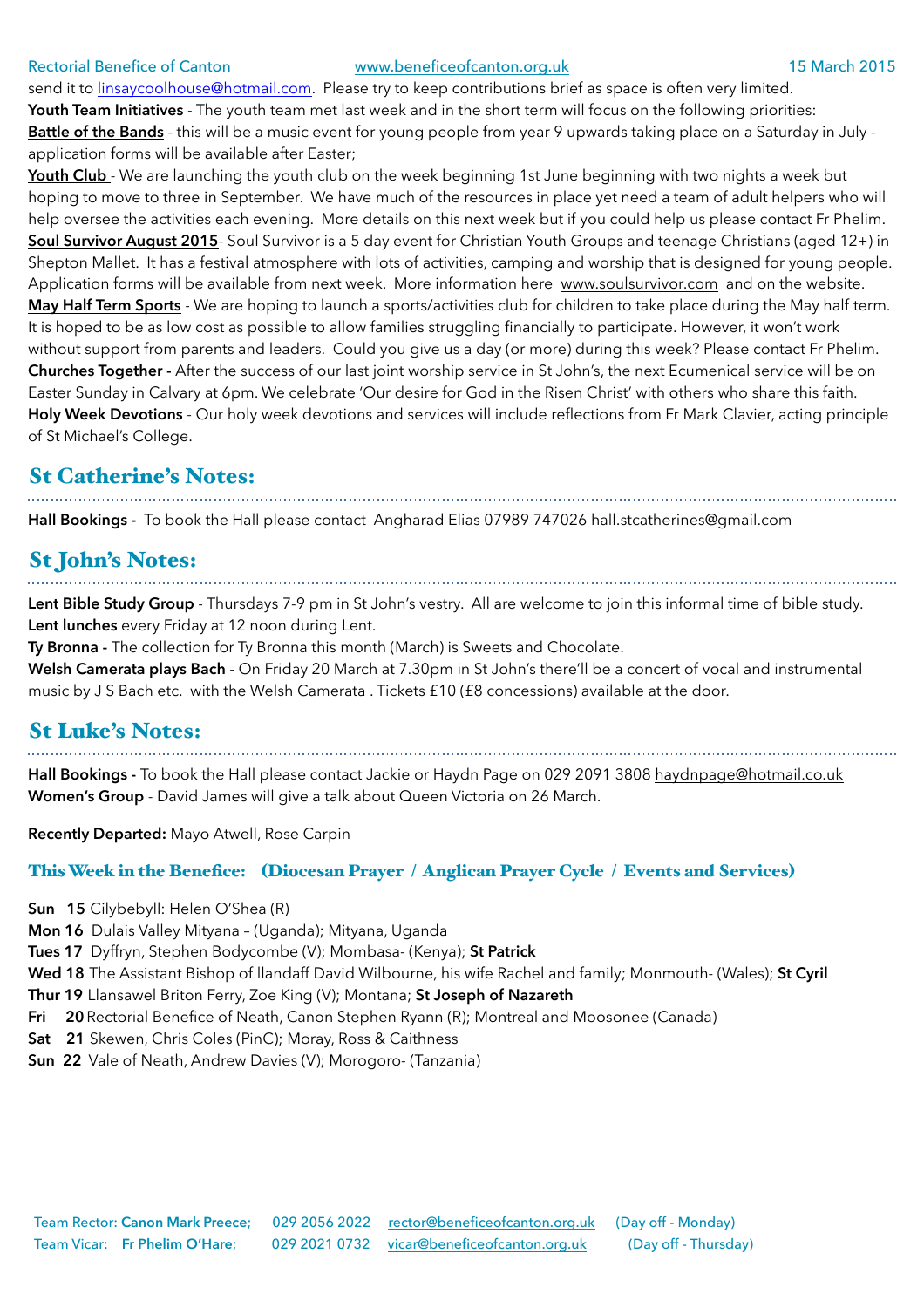## **First Reading**

A reading from the book of Exodus.

A man from the house of Levi went and married a Levite woman. The woman conceived and bore a son; and when she saw that he was a fine baby, she hid him for three months. When she could hide him no longer she got a papyrus basket for him, and plastered it with bitumen and pitch; she put the child in it and placed it among the reeds on the bank of the river. His sister stood at a distance, to see what would happen to him. The daughter of Pharaoh came down to bathe at the river, while her attendants walked beside the river. She saw the basket among the reeds and sent her maid to bring it. When she opened it, she saw the child. He was crying, and she took pity on him, 'This must be one of the Hebrews' children,' she said. Then his sister said to Pharaoh's daughter, 'Shall I go and get you a nurse from the Hebrew women to nurse the child for you?' Pharaoh's daughter said to her, 'Yes.' So the girl went and called the child's mother. Pharaoh's daughter said to her, 'Take this child and nurse it for me, and I will give you your wages.' So the woman took the child and nursed it. When the child grew up, she brought him to Pharaoh's daughter, and she took him as her son. She named him Moses, 'because,' she said, 'I drew him out of the water.'

*Exodus 2.1-10*

This is the word of the Lord. **Thanks be to God.**

*Psalm 127.1-4* R **It is the Lord who builds the house.** Unless the Lord builds the house, their labour is in vain who build it. Unless the Lord watches over the city, in vain the guard keeps vigil. **R**

It is in vain that you rise so early and go to bed so late; vain, too, to eat the bread of toil, for he gives to his belovèd sleep. Children are a heritage from the Lord, and the fruit of the womb is a gift. **R** R **It is the Lord who builds the house.**

# **Second Reading**

A reading from the letter of Paul to the Colossians.

As God's chosen ones, holy and beloved, clothe yourselves with compassion, kindness, humility, meekness, and patience. Bear with one another and, if anyone has a complaint against another,